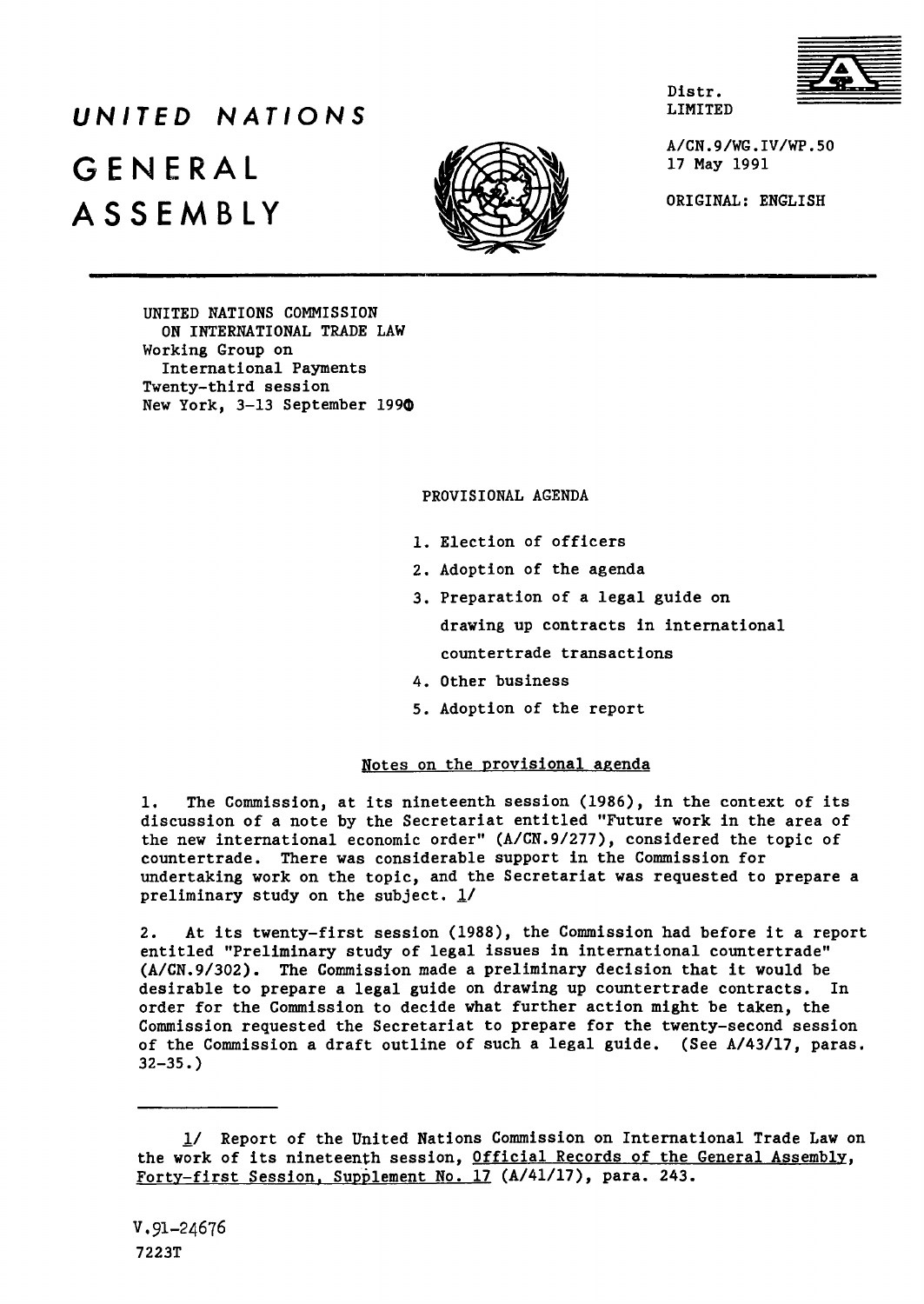3. At its twenty-second session (1989), the Commission considered the report entitled "Draft outline of the possible content and structure of a legal guide on drawing up international countertrade contracts" (A/CN.9/322). It was decided that such a legal guide should be prepared by the Commission, and the Secretariat was requested to prepare for the next session of the Commission draft chapters of the legal guide. (See  $A/44/17$ , paras. 245-249.)

4. At its twenty-third session (1990), the Commission considered the following materials prepared by the Secretariat: a proposed structure of the legal guide (A/CN.9/332, para. 6); an outline of the introductory chapter to the legal guide (A/CN.9/332/Add.1); draft chapter II, "Scope and terminology of legal guide" (A/CN.9/332/Add.1); draft chapter III, "Contracting approach" (A/CN.9/332/Add.2); draft chapter IV, "General remarks on drafting" (A/CN.9/332/Add.3); draft chapter V, "Type, quality and quantity of goods" (A/CN.9/332/Add.4); draft chapter VI, "Pricing of goods" (A/CN.9/332/Add.5)j draft chapter IX, "Payment" (A/CN.9/332/Add.6); and draft chapter XII, "Security for performance" (A/CN.9/332/Add.7). Draft chapter VII, "Fulfilment of countertrade commitment" (A/CN.9/332/Add.8), was submitted to but not considered by the Commission. A summary of the discussion in the Commission on the draft chapters (A/CN.9/332/Add.1-7) is contained in annex I to the report of the Commission on the work of its twenty-third session (A/45/17).

5. There was general agreement in the Commission with the overall approach taken in preparing the draft chapters, both as to the structure of the legal guide and as to the nature of the description and advice contained therein (A/45/17, para. 16). The Commission decided that the remaining draft chapters, which it requested the Secretariat to prepare, should be submitted, together with draft chapter VII, "Fulfilment of countertrade commitment" (A/CN.9/332/Add.8), to the Working Group on International Payments. The Commission also requested the Secretariat to redraft the chapters considered by it at its twenty-third session and the chapters to be submitted to the Working Group on International Payments in the light of the discussion at those sessions. The Commission decided that the final text of the legal guide should be submitted to its twenty-fifth session, to be held in 1992. (See A/45/17, paras. 17 and 18.)

6. The Working Group is composed of all States members of the Commission. These are:

Argentina, Bulgaria, Cameroon, Canada, Chile, China, Costa Rica, Cuba, Cyprus, Czechoslovakia, Denmark, Egypt, France, Germany, Hungary, India, Iran (Islamic Republic of), Iraq, Italy, Japan, Kenya, Lesotho, Libyan Arab Jamahiriya, Mexico, Morocco, Netherlands, Nigeria, Sierra Leone, Singapore, Spain, Togo, Union of Soviet Socialist Republics, United Kingdom of Great Britain and Northern Ireland, United States of America, Uruguay and Yugoslavia.

#### Item 1. Election of officers

The Working Group, in accordance with its practice at previous sessions, may wish to elect a Chairman and a Rapporteur.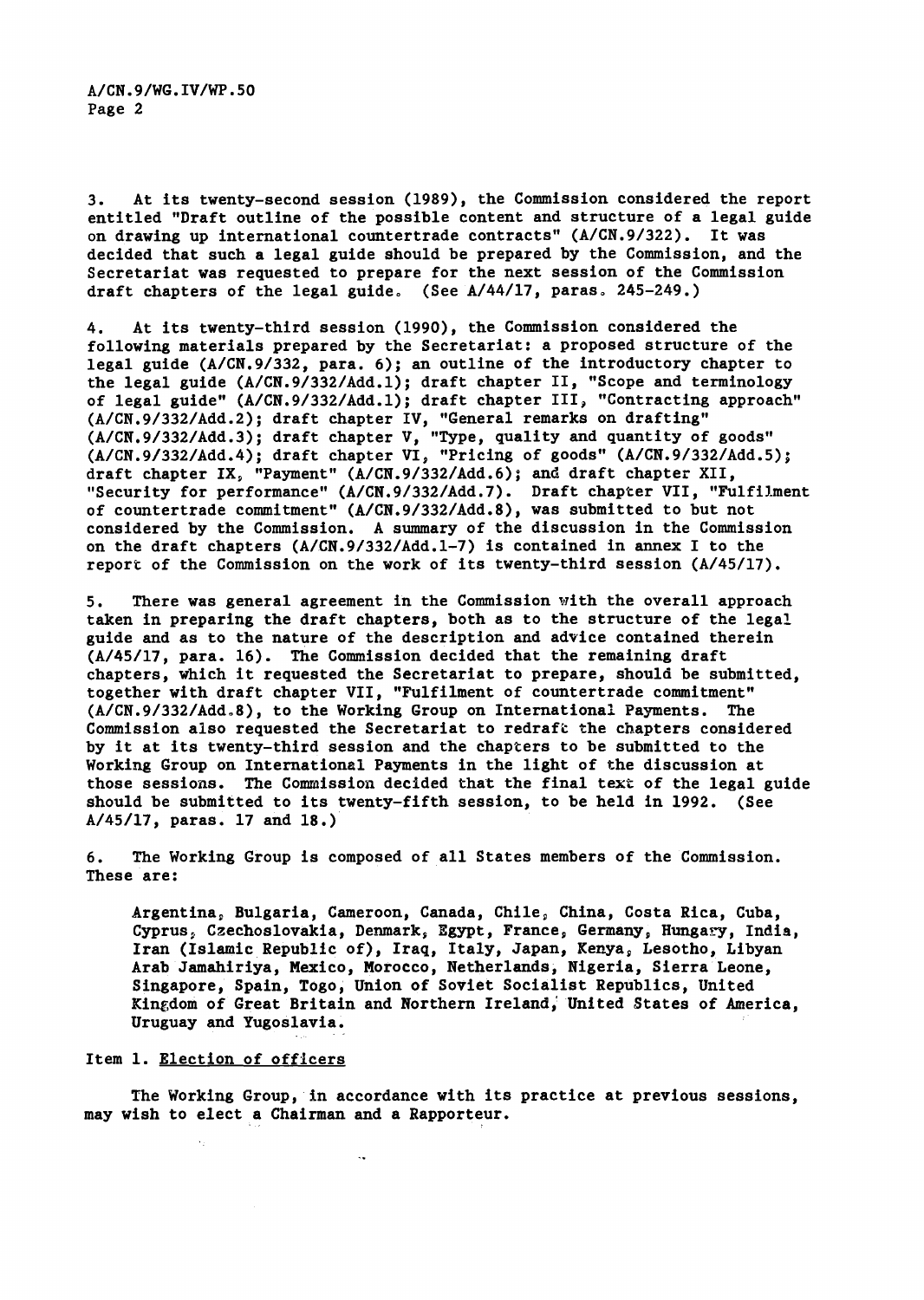## Item 3. Preparation of a legal guide on drawing up contracts in international countertrade transactions

The following documents will be made available at the session:

#### (a) Documents submitted to the Working Group;

(i) Draft legal guide on drawing up contracts in international countertrade transactions (A/CN.9/WG.IV/WP.51), report of the Secretary-General; this report recapitulates the work on the draft legal guide so far and sets out in paragraph 9 the revised proposed structure of the legal guide; the structure proposed in this report supersedes the structure proposed in paragraph 6 of document A/CN.9/332);

(11) Draft chapter VII, "Fulfilment of countertrade commitment" (A/CN.9/332/Add.8), which the Commission referred to the Working Group;

(iii) Draft chapter VIII, "Participation of third parties" (A/CN.9/WG.IV/WP.51/Add.1);

(Iv) Draft chapter X, "Restrictions on resale of goods" (A/CN.9/WG.IV/WP.51/Add.2);

(v) Draft chapter XI, "Liquidated damages and penalties" (A/CN.9/WG.IV/WP.51/Add.3);

(vi) Draft chapter XIII, "Problems in completing countertrade transaction" (A/CN.9/WG.IV/WP.51/Add.4);

(vii) Draft chapter XIV, "Choice of law" (A/CN.9/WG.IV/WP.51/Add.5);

(viii) Draft chapter XV, "Settlement of disputes" (A/CN.9/WG.IV/WP.51/Add.6);

(ix) Sample draft illustrative provisions for the legal guide  $(A/CN.9/WG.IV/WP.51/Add.7)$ .

## (b) Documents relating to the draft chapters of the legal guide that were considered by the Commlssioa at its twenty-third session in 1990;

(i) Draft legal guide on drawing up contracts in international countertrade transactions (A/CN.9/332), report of the Secretary-General;

(11) Outline of chapter I, "Introduction to legal guide" and draft chapter 11, "Scope and terminology of legal guide" (A/CN.9/332/Add.1);

(ill) Draft chapter III, "Contracting approach" (A/CN.9/332/Add.2);

(iv) Draft chapter IV, "General remarks on drafting"  $(A/CN.9/332/Add.3);$ 

(v) Draft chapter V, "Type, quality and quantity of goods" (A/CN.9/332/Add.4);